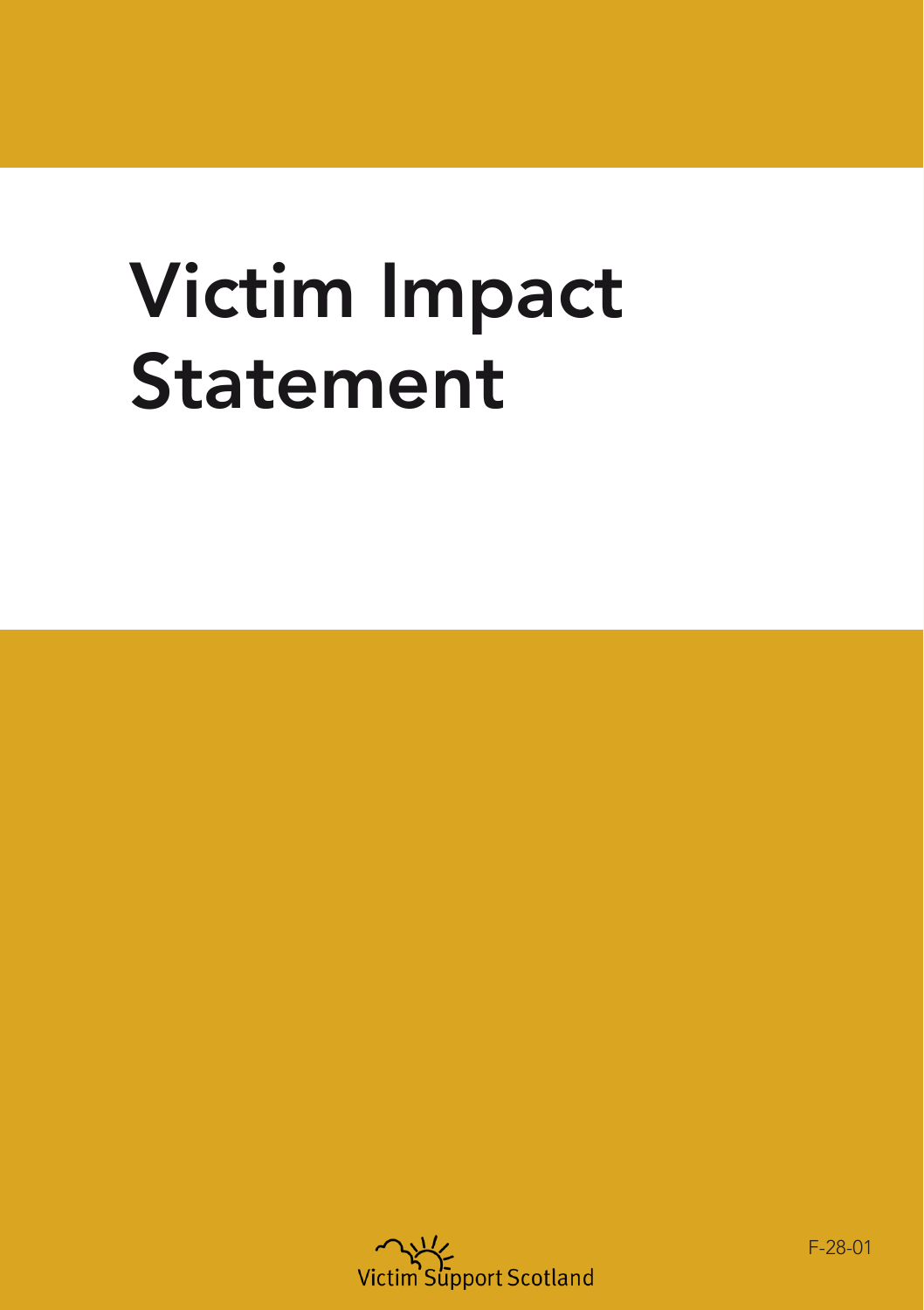Families bereaved by crime can make a written statement that tells the court how the crime affected them - physically, emotionally statement is different from any statement you may have already given separately to the police, Procurator Fiscal or defence agent.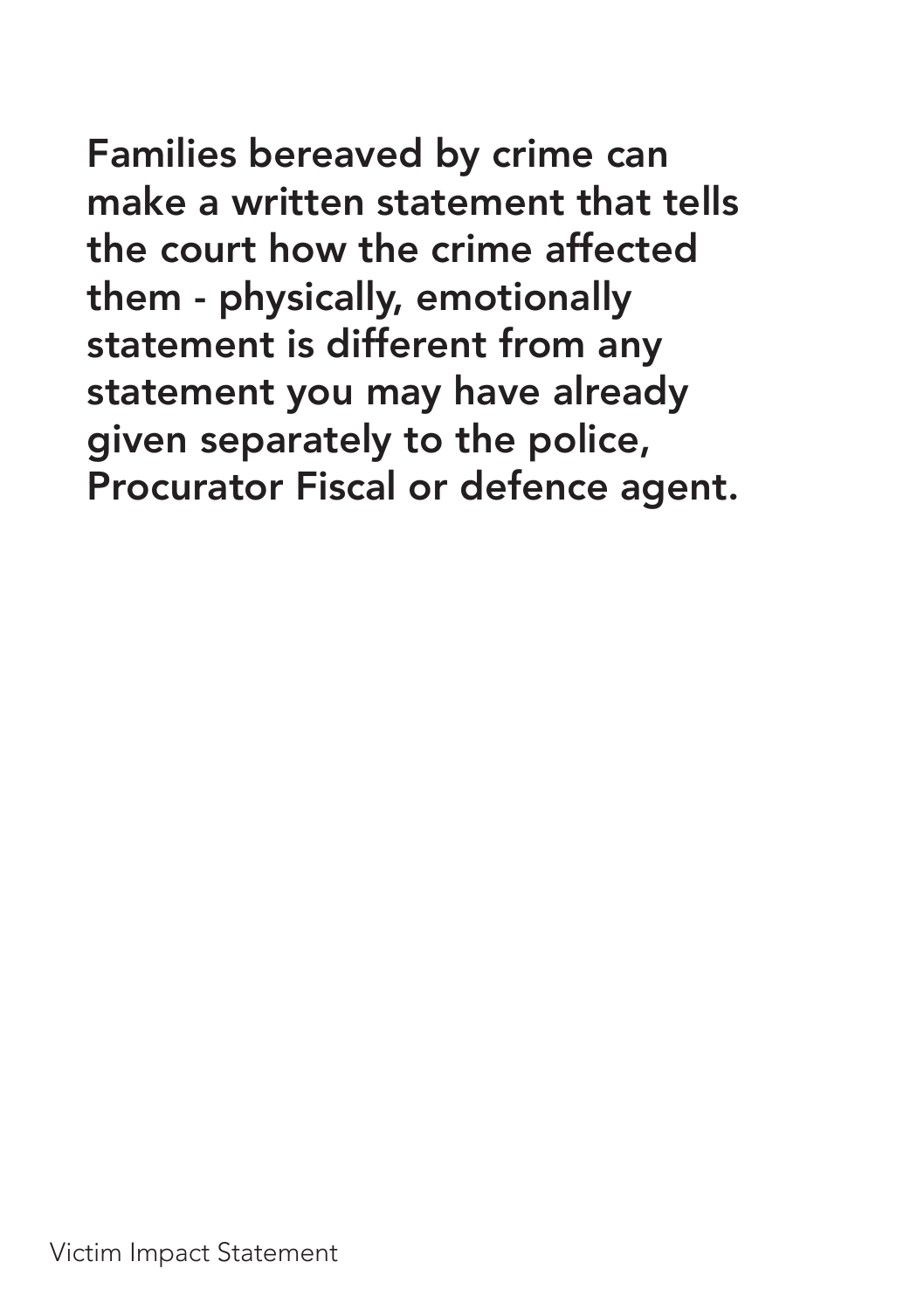## Family members who are eligible to make a victim impact statement

The four relatives listed highest can make a victim impact statement. The eligible nearest relatives are

- Spouse
- Cohabitee
- Son or daughter or any person that the victim had parental rights or responsibilities for
- Father or mother or any person who had parental rights or responsibilities towards the victim
- Brother or sister
- Grandparent
- Grandchild
- Uncle or aunt
- Nephew or niece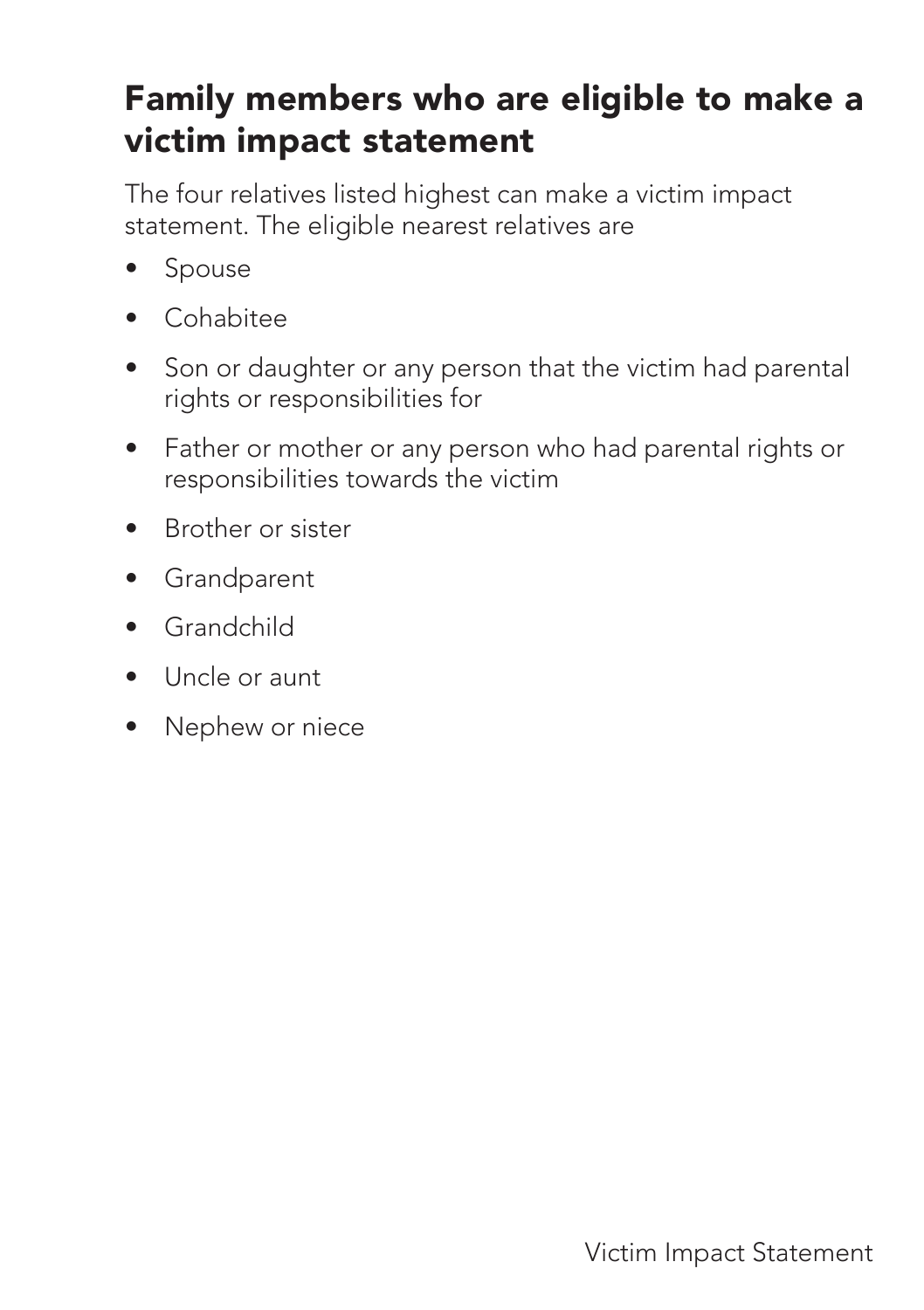## Making a victim impact statement

Victim impact statements will normally be given to the court if the accused pleads guilty or is found guilty after a trial and will be considered before the accused is sentenced.

A copy of any victim statement will be given to the defence at the same time.The accused will be allowed to read the victim statement.

The Judge must consider the victim impact statement and decide what weight should be given to it. The victim impact statement will not always have an effect on the sentence. The statement will not be read out in court or released to the press.

You do not have to make a victim statement and this will not affect whether the accused is found guilty or not guilty. If you choose not to, information about the impact of the crime can still be brought out during the prosecution case.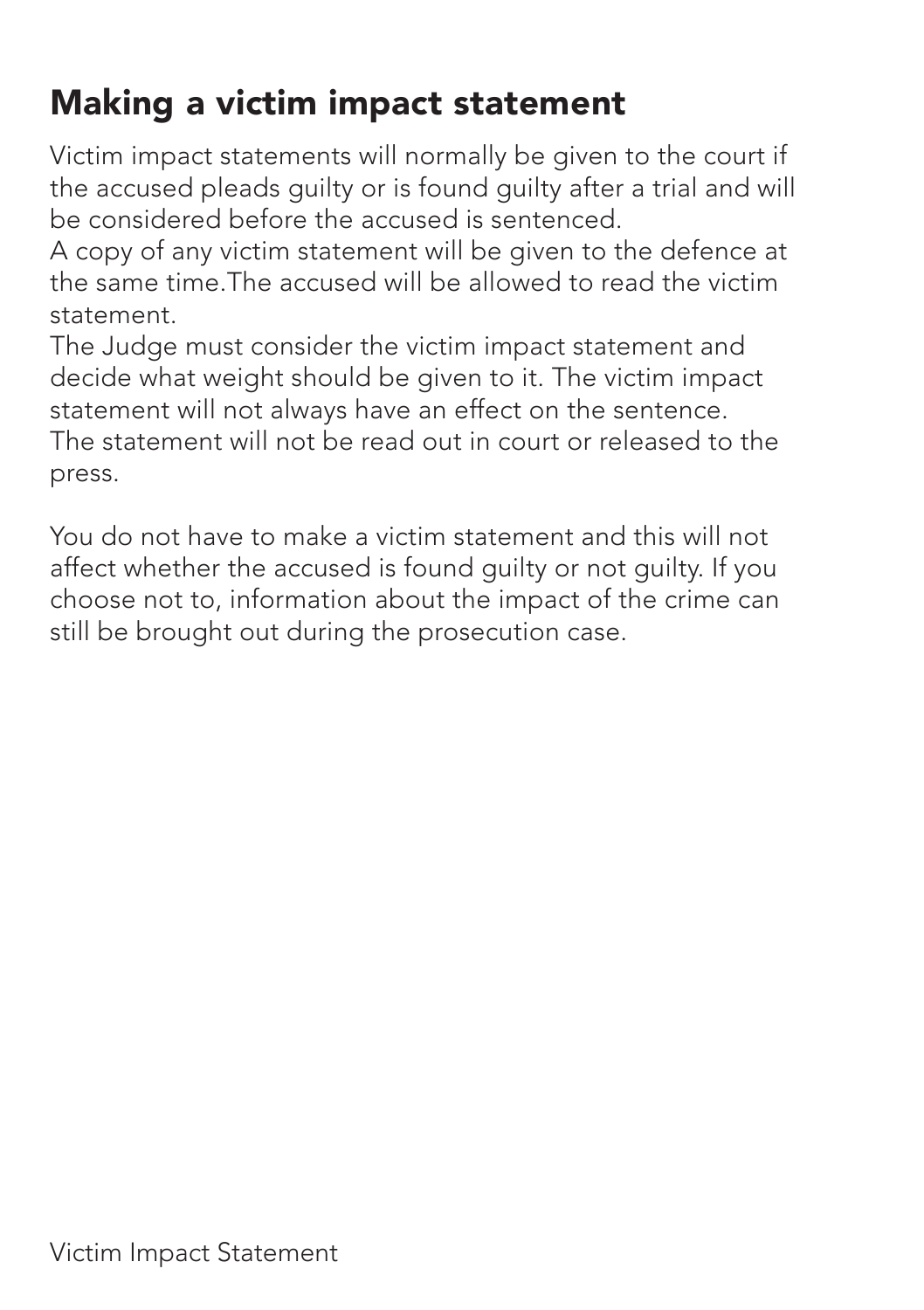## Writing a victim impact statement

If you are an eligible family member and you decide to make a victim impact statement, you should complete the statement form which came with the letter from the Procurator Fiscal. The letter will tell you the date you should return the completed form to the Procurator Fiscal by.

You can tell the court how the crime has affected your everyday life. For example you might want to include

- How the crime has affected you emotionally
- If the crime has affected you physically
- If you have lost any money or property as a direct result of the crime, or because you have been unable to work
- How your social life and personal relationships have suffered